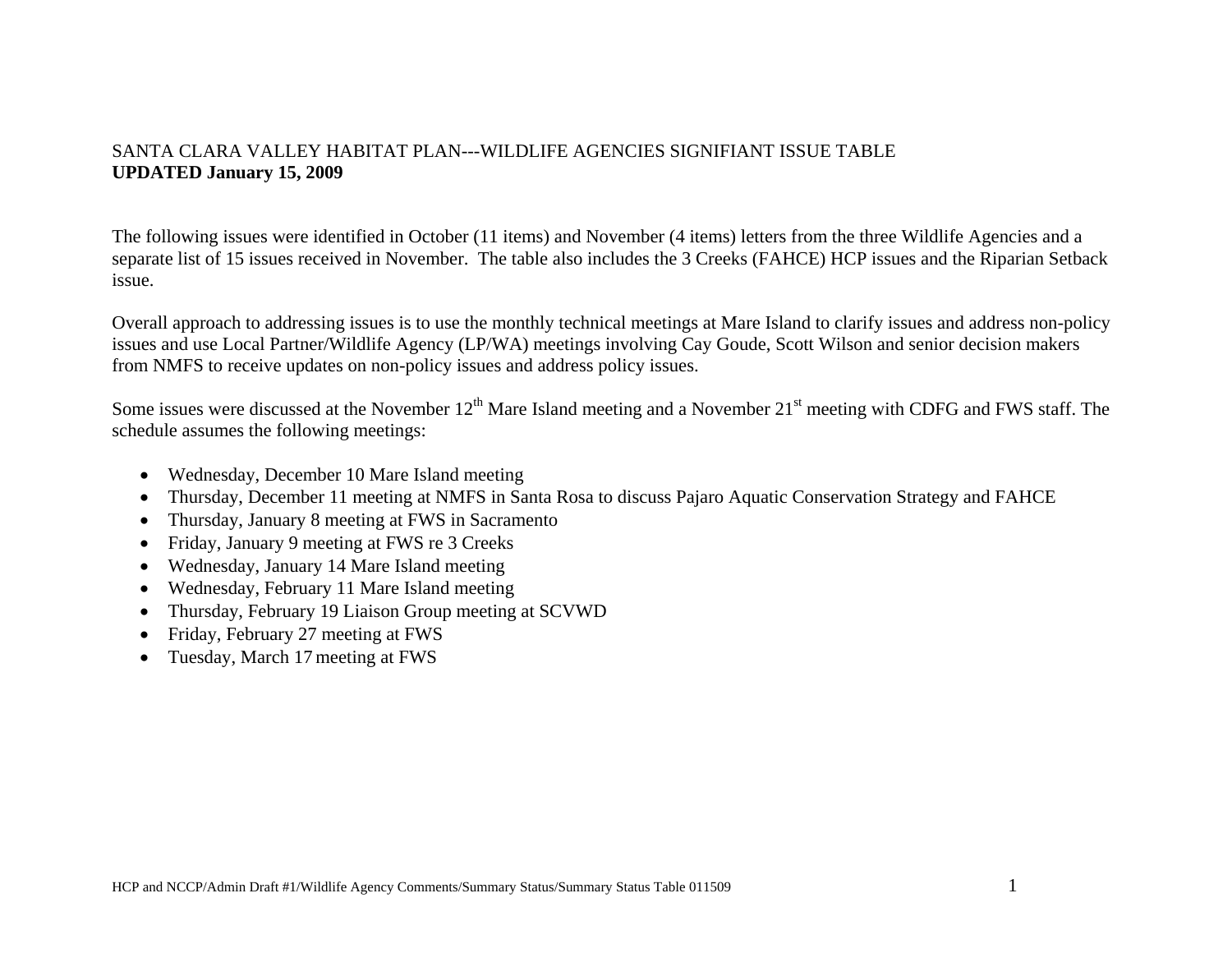|                       |                        |          |         |         |             |         |         |               | 2/19           |                           |
|-----------------------|------------------------|----------|---------|---------|-------------|---------|---------|---------------|----------------|---------------------------|
|                       |                        |          |         |         |             |         |         | 2/11          | pre-           |                           |
|                       |                        | 11/21    |         |         | 1/8         |         |         | Mare          | Liaison        | 2/27                      |
|                       |                        | WA/LP    | 12/10   |         | LP/WA       | 1/9     | 1/14    | Island        | Group          | WA/LP                     |
|                       |                        | meeting  | Mare    | 12/11   | meeting     | LP/WA   | Mare    | meeting       | Meeting        | meeting                   |
|                       |                        | $(non-$  | Island  | WA/LP   |             | meeting | Island  |               | $(1:30)$ to    |                           |
| Issue                 | Status/comments        | aquatic) | meeting | meeting |             |         | meeting |               | 3:30           |                           |
| <b>October Letter</b> |                        |          |         |         |             |         |         |               |                |                           |
| 1. Aquatic            | Linked with            |          |         | X       | X           |         |         | Follow        | $\overline{?}$ | X                         |
| Conservation          | items $1A$ , $2$ , $3$ |          |         |         |             |         |         | up            |                |                           |
| Strategy              | and 4 below            |          |         |         |             |         |         |               |                |                           |
| 1A. Riparian          |                        |          |         | X       | X           |         |         | Follow        | $\overline{?}$ | $\mathbf X$               |
| setback               |                        |          |         |         |             |         |         | up            |                |                           |
| 2. Pacheco            |                        |          |         |         | $\mathbf X$ |         |         | Follow        | $\overline{?}$ | $\boldsymbol{\mathrm{X}}$ |
| Reservoir             |                        |          |         |         |             |         |         | up            |                |                           |
| Expansion             |                        |          |         |         |             |         |         |               |                |                           |
| 3. Re-operation of    |                        |          |         |         | X           |         |         | Follow        | $\overline{?}$ | X                         |
| Pacheco Reservoir     |                        |          |         |         |             |         |         | up            |                |                           |
|                       |                        |          |         |         |             |         |         |               |                |                           |
|                       |                        |          |         |         |             |         |         |               |                |                           |
|                       |                        |          |         |         |             |         |         |               |                |                           |
|                       |                        |          |         |         |             |         |         |               |                |                           |
| 4. Evaluation of      | Previous study         |          |         |         | X           |         |         | <b>Status</b> | $\overline{?}$ | $\gamma$                  |
| <b>Steelhead Uvas</b> | committed to           |          |         |         |             |         |         | Report        |                |                           |
| Dam Passage           |                        |          |         |         |             |         |         |               |                |                           |
|                       |                        |          |         |         |             |         |         |               |                |                           |
| 5. Conservation       | <b>Resolved</b>        | X        | Follow  |         |             |         |         |               |                |                           |
| Strategy              |                        |          | up      |         |             |         |         |               |                |                           |
| <b>Assurances</b>     |                        |          |         |         |             |         |         |               |                |                           |
|                       |                        |          |         |         |             |         |         |               |                |                           |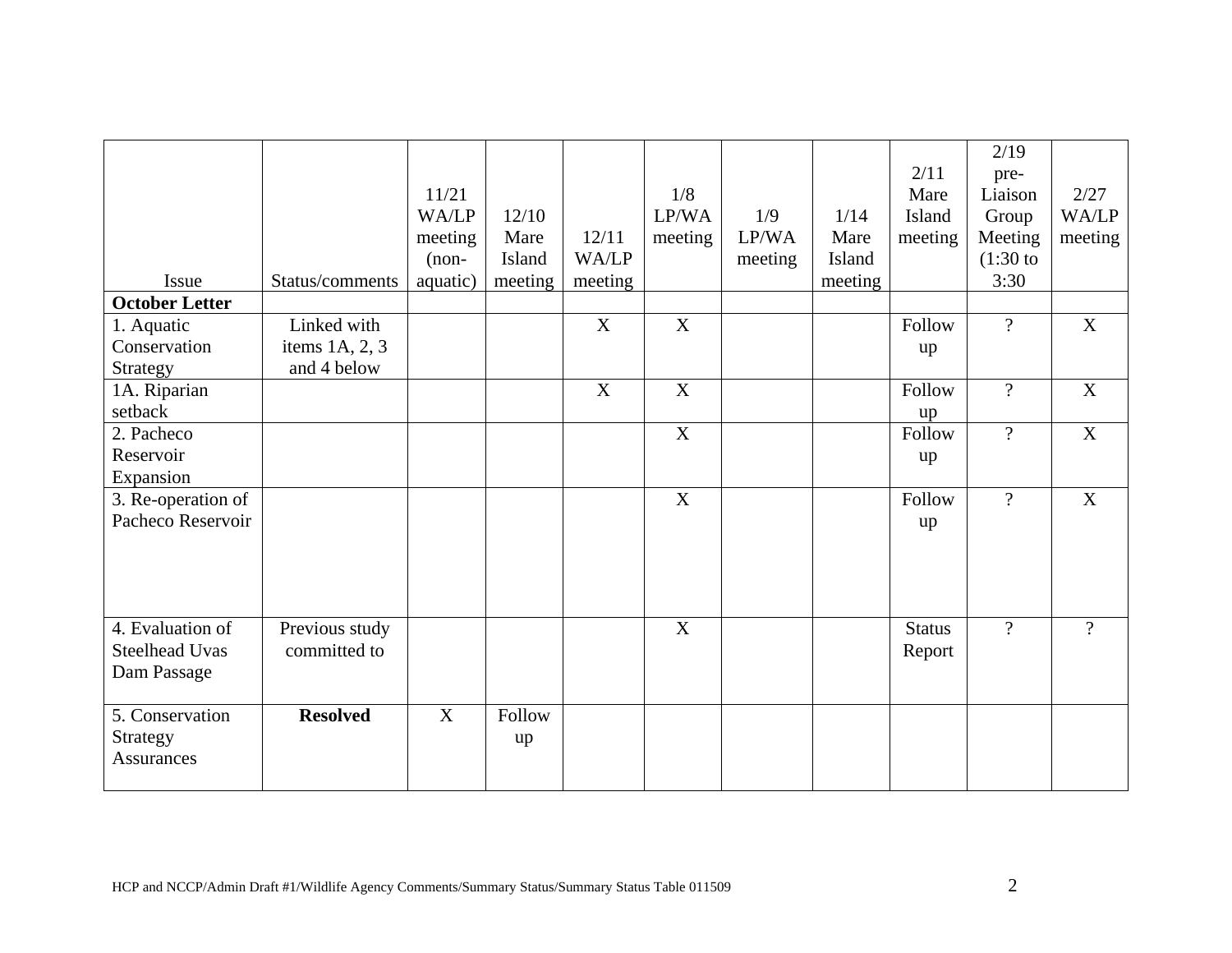|                           |                 |          |         |         |         |         |         |                           | 2/19        |         |
|---------------------------|-----------------|----------|---------|---------|---------|---------|---------|---------------------------|-------------|---------|
|                           |                 |          |         |         |         |         |         | 2/11                      | pre-        |         |
|                           |                 | 11/21    |         |         | 1/8     |         |         | Mare                      | Liaison     | 2/27    |
|                           |                 | WA/LP    | 12/10   |         | LP/WA   | 1/9     | 1/14    | Island                    | Group       | WA/LP   |
|                           |                 | meeting  | Mare    | 12/11   | meeting | LP/WA   | Mare    | meeting                   | Meeting     | meeting |
|                           |                 | $(non-$  | Island  | WA/LP   |         | meeting | Island  |                           | $(1:30)$ to |         |
| Issue                     | Status/comments | aquatic) | meeting | meeting |         |         | meeting |                           | 3:30        |         |
| 6. Participation of       | In Process      | Update   |         |         |         |         |         | Update                    |             | Update  |
| <b>State Parks</b>        |                 |          |         |         |         |         |         |                           |             |         |
| 7. Description of         | <b>Resolved</b> | Update   | Clean   |         |         |         |         |                           |             |         |
| <b>Covered Activities</b> |                 |          | up if   |         |         |         |         |                           |             |         |
|                           |                 |          | needed  |         |         |         |         |                           |             |         |
| 8. Levee                  |                 |          | X       |         | X       |         | X       | X                         |             |         |
| Reconstruction            |                 |          |         |         |         |         |         |                           |             |         |
| 9. Definition of          | <b>Resolved</b> | Update   |         |         |         |         |         |                           |             |         |
| Protected Open            |                 |          |         |         |         |         |         |                           |             |         |
| Space                     |                 |          |         |         |         |         |         |                           |             |         |
| 10. Impact                |                 |          |         |         |         |         |         |                           |             |         |
| Assessment                |                 |          |         |         |         |         |         |                           |             |         |
| 10 a.                     | Mike Thomas to  |          | X       |         |         |         |         | $\boldsymbol{\mathrm{X}}$ |             |         |
| Environmental             | provide review  |          |         |         |         |         |         |                           |             |         |
| baseline                  | comments        |          |         |         |         |         |         |                           |             |         |
| evaluation                |                 |          |         |         |         |         |         |                           |             |         |
| 10 b. Proposed            |                 |          | X       |         |         |         |         |                           |             |         |
| take impact               | <b>Resolved</b> |          |         |         |         |         |         |                           |             |         |
| evaluation                |                 |          |         |         |         |         |         |                           |             |         |
| 10 c. Evaluation of       |                 |          | X       |         |         |         |         | X                         |             |         |
| recovery re each          |                 |          |         |         |         |         |         |                           |             |         |
| species                   |                 |          |         |         |         |         |         |                           |             |         |
|                           |                 |          |         |         |         |         |         |                           |             |         |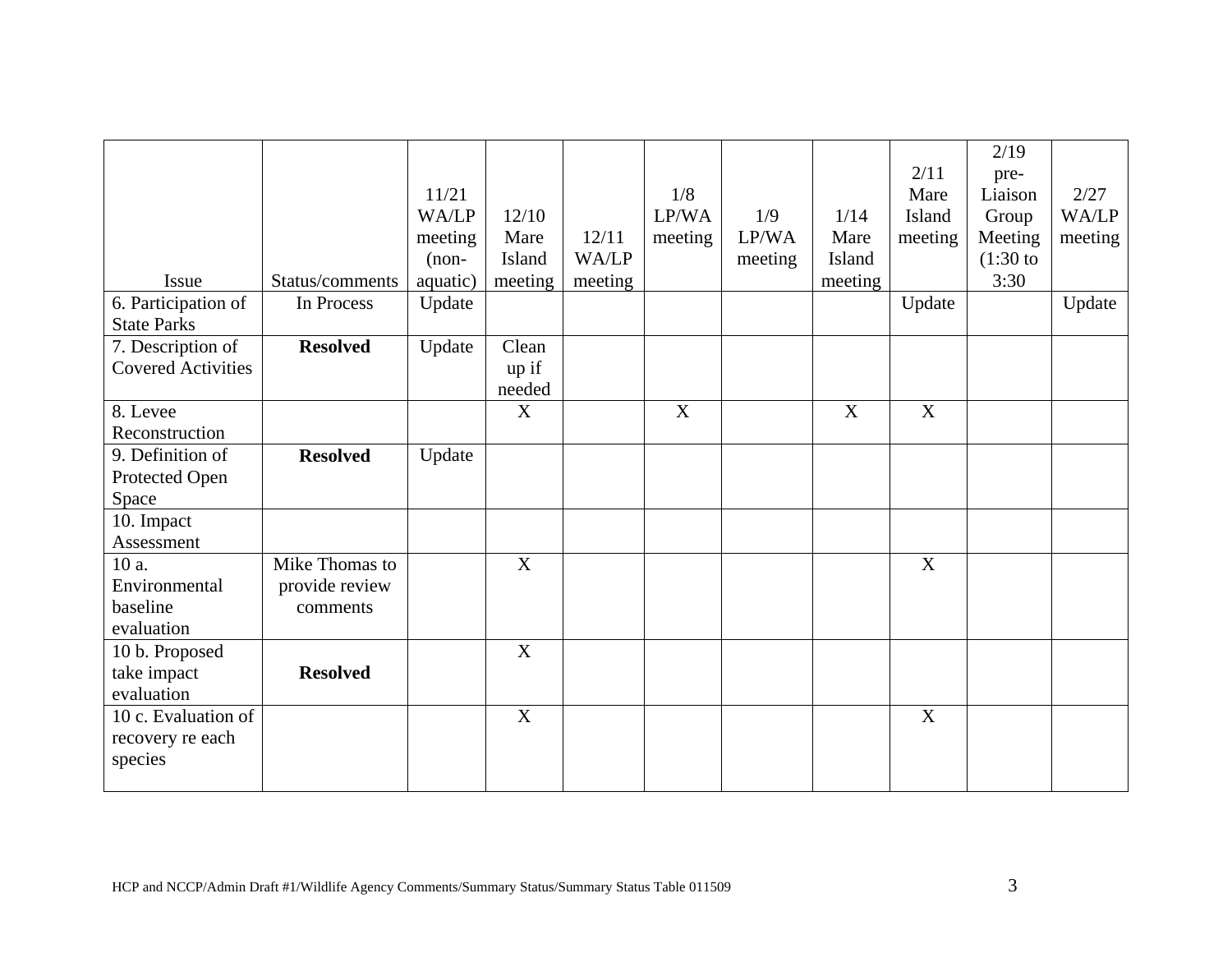|                        |                       |          |         |         |             |         |         |             | 2/19        |         |
|------------------------|-----------------------|----------|---------|---------|-------------|---------|---------|-------------|-------------|---------|
|                        |                       |          |         |         |             |         |         | 2/11        | pre-        |         |
|                        |                       | 11/21    |         |         | 1/8         |         |         | Mare        | Liaison     | 2/27    |
|                        |                       | WA/LP    | 12/10   |         | LP/WA       | 1/9     | 1/14    | Island      | Group       | WA/LP   |
|                        |                       | meeting  | Mare    | 12/11   | meeting     | LP/WA   | Mare    | meeting     | Meeting     | meeting |
|                        |                       | $(non-$  | Island  | WA/LP   |             | meeting | Island  |             | $(1:30)$ to |         |
| Issue                  | Status/comments       | aquatic) | meeting | meeting |             |         | meeting |             | 3:30        |         |
| 10 d. Steelhead        |                       |          | X       |         | $\mathbf X$ |         |         | $\mathbf X$ |             |         |
| assessment             |                       |          |         |         |             |         |         |             |             |         |
|                        |                       |          |         |         |             |         |         |             |             |         |
| 11. Biological         | In process            | X        |         |         |             |         | X       | Follow      |             |         |
| Goals and              |                       |          |         |         |             |         |         | up          |             |         |
| Objectives             |                       |          |         |         |             |         |         |             |             |         |
|                        |                       |          |         |         |             |         |         |             |             |         |
| <b>November Letter</b> |                       |          |         |         |             |         |         |             |             |         |
| 12. Quantifying        | Review David's        | X        |         | Follow  |             |         |         | Follow      |             |         |
| Plant impacts &        | modified section      |          |         | up      |             |         |         | up          |             |         |
| defining               | 5.3.1,                |          |         |         |             |         |         |             |             |         |
| conservation           | Incorporating         |          |         |         |             |         |         |             |             |         |
| measures               | <b>Covered Plants</b> |          |         |         |             |         |         |             |             |         |
| 13. Seed Banks         | <b>Resolved</b>       | Update   |         |         |             |         |         |             |             |         |
| 14. Reserve            | <b>Resolved</b>       | Update   |         |         |             |         |         |             |             |         |
| System                 |                       |          |         |         |             |         |         |             |             |         |
|                        |                       |          |         |         |             |         |         |             |             |         |
| 15. Adaptive           | <b>Resolved</b>       | X        | Follow  |         | X           |         |         |             |             |         |
| Management             |                       |          | up      |         |             |         |         |             |             |         |
|                        |                       |          |         |         |             |         |         |             |             |         |
|                        |                       |          |         |         |             |         |         |             |             |         |
|                        |                       |          |         |         |             |         |         |             |             |         |
|                        |                       |          |         |         |             |         |         |             |             |         |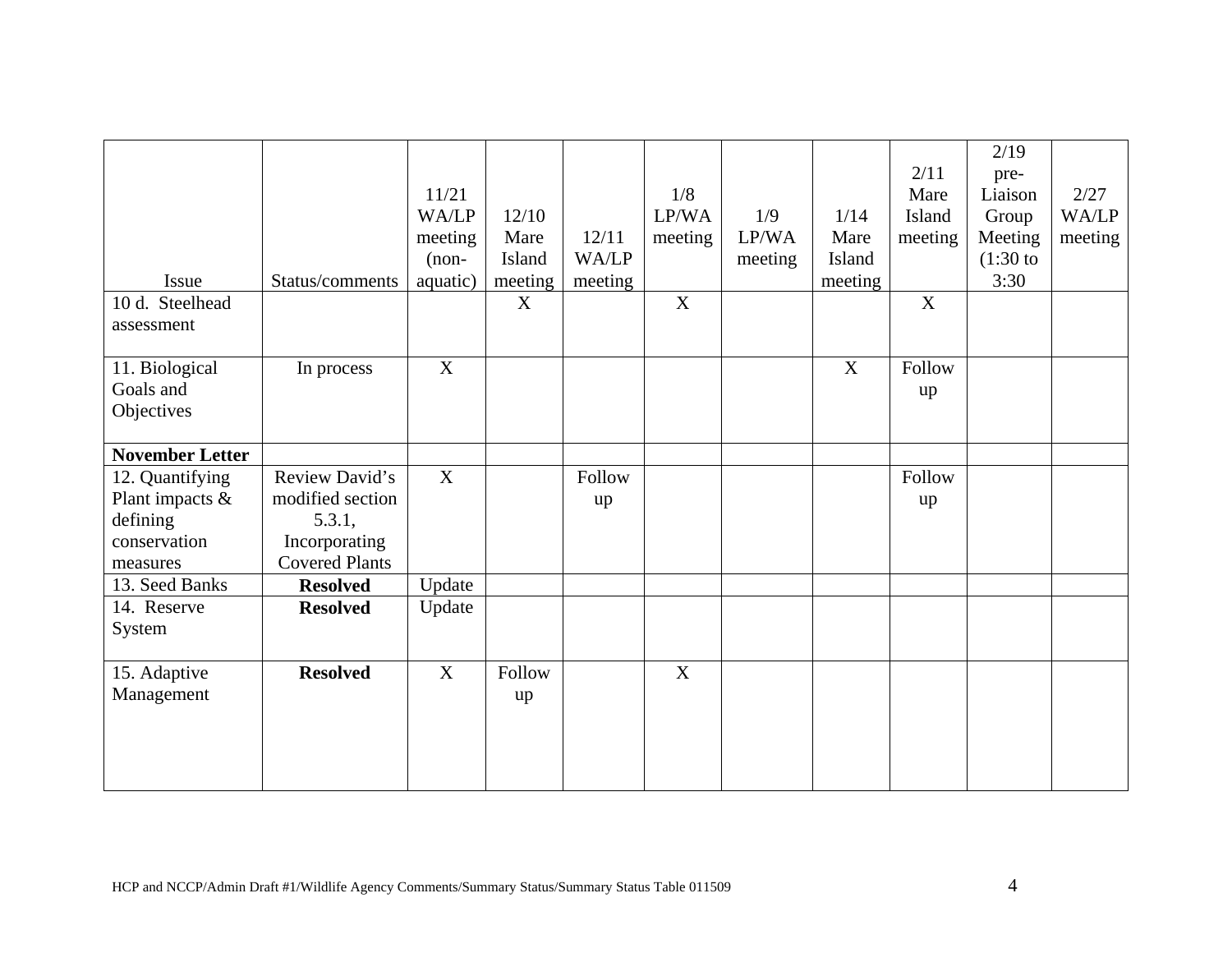|                      |                    |          |                  |              |             |         |               |         | 2/19        |         |
|----------------------|--------------------|----------|------------------|--------------|-------------|---------|---------------|---------|-------------|---------|
|                      |                    |          |                  |              |             |         |               | 2/11    | pre-        |         |
|                      |                    | 11/21    |                  |              | 1/8         |         |               | Mare    | Liaison     | 2/27    |
|                      |                    | WA/LP    | 12/10            |              | LP/WA       | 1/9     | 1/14          | Island  | Group       | WA/LP   |
|                      |                    | meeting  | Mare             | 12/11        | meeting     | LP/WA   | Mare          | meeting | Meeting     | meeting |
|                      |                    | $(non-$  | Island           | <b>WA/LP</b> |             | meeting | Island        |         | $(1:30)$ to |         |
| Issue                | Status/comments    | aquatic) | meeting          | meeting      |             |         | meeting       |         | 3:30        |         |
| <b>November</b>      |                    |          |                  |              |             |         |               |         |             |         |
| "Additional" List    |                    |          |                  |              |             |         |               |         |             |         |
| 1. Definition of     |                    |          | $\mathbf X$      |              | $\mathbf X$ |         |               | Follow  |             |         |
| Unforeseen           |                    |          |                  |              |             |         |               | up      |             |         |
| circumstances        |                    |          |                  |              |             |         |               |         |             |         |
| 2. Justification of  |                    |          | $\boldsymbol{X}$ |              | X           |         |               | Follow  |             |         |
| species specific     |                    |          |                  |              |             |         |               | up      |             |         |
| conservation         |                    |          |                  |              |             |         |               |         |             |         |
| measures             |                    |          |                  |              |             |         |               |         |             |         |
| 3. Sliding Plant     |                    |          | X                |              | X           |         |               | Follow  |             |         |
| impact analysis      |                    |          |                  |              |             |         |               | up      |             |         |
| 4. No-impact         | <b>Resolved</b>    |          | $\overline{X}$   |              | $\mathbf X$ |         |               |         |             |         |
| zones within         |                    |          |                  |              |             |         |               |         |             |         |
| Conservation         |                    |          |                  |              |             |         |               |         |             |         |
| Analysis Zones       |                    |          |                  |              |             |         |               |         |             |         |
| 5. Western           | Two hour           |          |                  |              |             | X       | <b>Status</b> | X       |             | X       |
| <b>Burrowing Owl</b> | conference call    |          |                  |              |             |         | Report        |         |             |         |
|                      | to be held after   |          |                  |              |             |         |               |         |             |         |
|                      | Wildlife           |          |                  |              |             |         |               |         |             |         |
|                      | Agencies review    |          |                  |              |             |         |               |         |             |         |
|                      | draft material     |          |                  |              |             |         |               |         |             |         |
|                      | distributed on     |          |                  |              |             |         |               |         |             |         |
|                      | 1/9---target early |          |                  |              |             |         |               |         |             |         |
|                      | to mid Feb         |          |                  |              |             |         |               |         |             |         |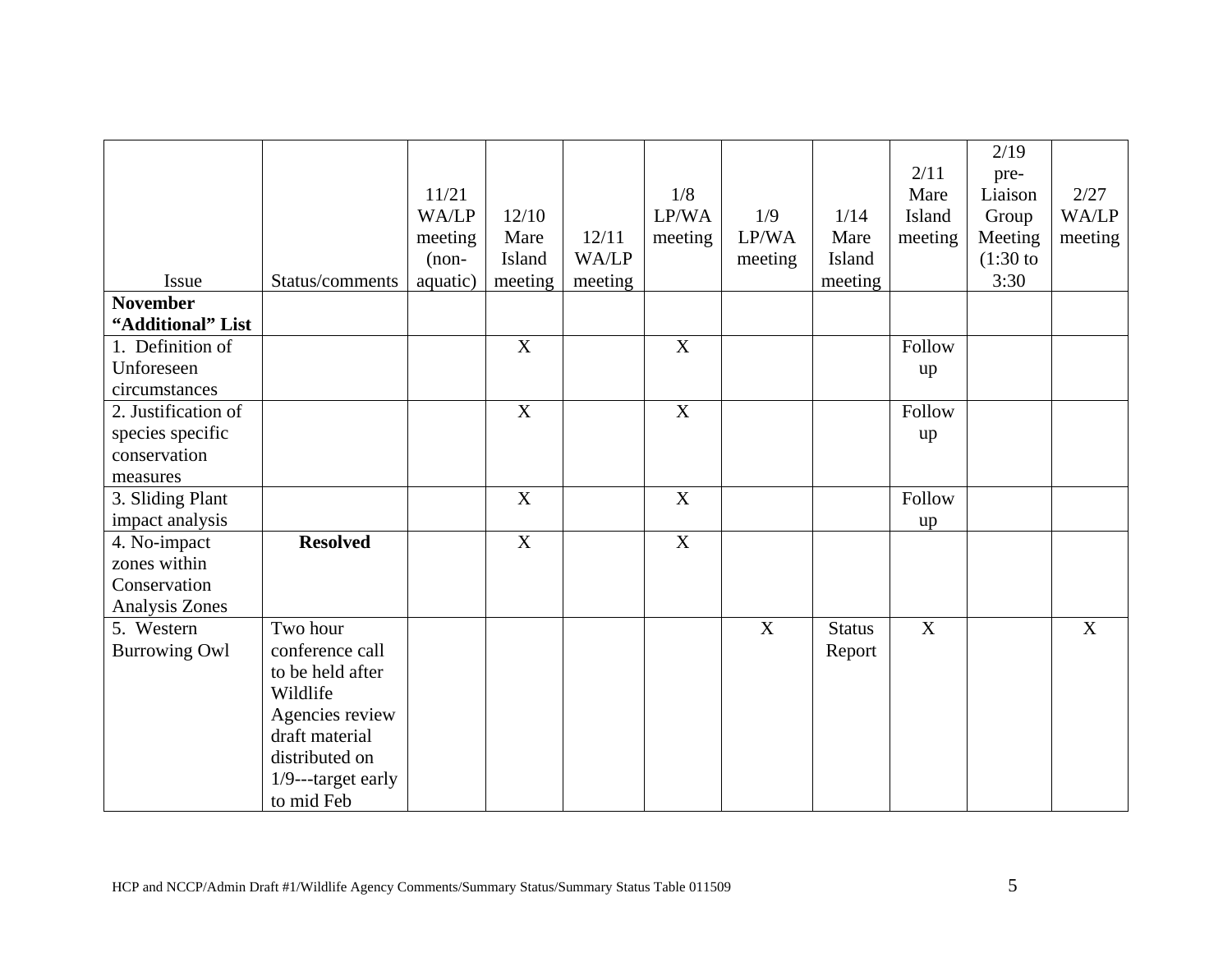|                     |                 |          |                           |         |                           |         |               |         | 2/19        |         |
|---------------------|-----------------|----------|---------------------------|---------|---------------------------|---------|---------------|---------|-------------|---------|
|                     |                 |          |                           |         |                           |         |               | 2/11    | pre-        |         |
|                     |                 | 11/21    |                           |         | 1/8                       |         |               | Mare    | Liaison     | 2/27    |
|                     |                 | WA/LP    | 12/10                     |         | LP/WA                     | 1/9     | 1/14          | Island  | Group       | WA/LP   |
|                     |                 | meeting  | Mare                      | 12/11   | meeting                   | LP/WA   | Mare          | meeting | Meeting     | meeting |
|                     |                 | $(non-$  | Island                    | WA/LP   |                           | meeting | Island        |         | $(1:30)$ to |         |
| Issue               | Status/comments | aquatic) | meeting                   | meeting |                           |         | meeting       |         | 3:30        |         |
| 6. Agricultural     | <b>Resolved</b> |          | X                         |         | X                         |         |               |         |             |         |
| Lands               |                 |          |                           |         |                           |         |               |         |             |         |
| 7. Rural            | <b>Resolved</b> |          | $\boldsymbol{\mathrm{X}}$ |         | $\boldsymbol{\mathrm{X}}$ |         |               |         |             |         |
| development         |                 |          |                           |         |                           |         |               |         |             |         |
| impact              |                 |          |                           |         |                           |         |               |         |             |         |
| methodology         |                 |          |                           |         |                           |         |               |         |             |         |
| 8. Requirement      | Methodology     |          | X                         |         |                           |         |               | Follow  |             |         |
| that Reserve lands  | under review by |          |                           |         |                           |         | X             | up      |             |         |
| be occupied by      | Wildlife        |          |                           |         |                           |         |               |         |             |         |
| species             | Agencies        |          |                           |         |                           |         |               |         |             |         |
| 9. Clarification of | <b>Resolved</b> |          | X                         |         | X                         |         | <b>Status</b> |         |             |         |
| Neighboring Land    |                 |          |                           |         |                           |         | Report        |         |             |         |
| Agreements          |                 |          |                           |         |                           |         |               |         |             |         |
| 10. Clarification   | <b>Resolved</b> |          | $\boldsymbol{\mathrm{X}}$ |         |                           |         | $\mathbf X$   |         |             |         |
| of why no species   |                 |          |                           |         |                           |         |               |         |             |         |
| surveys required    |                 |          |                           |         |                           |         |               |         |             |         |
| for parcels smaller |                 |          |                           |         |                           |         |               |         |             |         |
| than 1 acre         |                 |          |                           |         |                           |         |               |         |             |         |
|                     |                 |          |                           |         |                           |         |               |         |             |         |
|                     |                 |          |                           |         |                           |         |               |         |             |         |
| 11. Special Entity  | <b>Resolved</b> |          | X                         |         |                           |         | X             |         |             |         |
| & third party       |                 |          |                           |         |                           |         |               |         |             |         |
| contracts           |                 |          |                           |         |                           |         |               |         |             |         |
|                     |                 |          |                           |         |                           |         |               |         |             |         |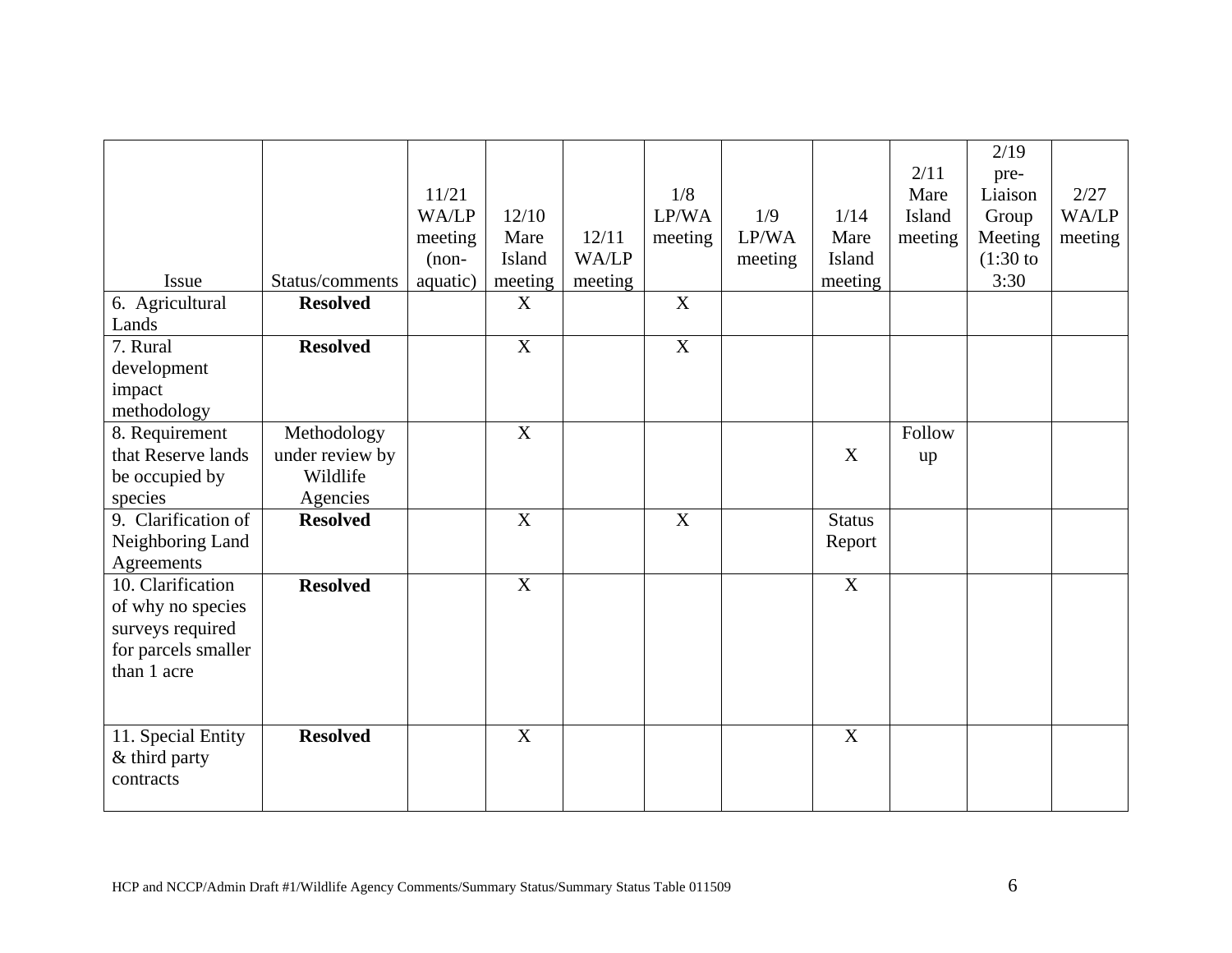| Issue                                                                     | Status/comments                                                    | 11/21<br>WA/LP<br>meeting<br>$(non-$<br>aquatic) | 12/10<br>Mare<br>Island<br>meeting | 12/11<br>WA/LP<br>meeting | 1/8<br>LP/WA<br>meeting<br>X | 1/9<br>LP/WA<br>meeting | 1/14<br>Mare<br>Island<br>meeting | 2/11<br>Mare<br>Island<br>meeting<br>Follow | 2/19<br>pre-<br>Liaison<br>Group<br>Meeting<br>$(1:30)$ to<br>3:30 | 2/27<br>WA/LP<br>meeting |
|---------------------------------------------------------------------------|--------------------------------------------------------------------|--------------------------------------------------|------------------------------------|---------------------------|------------------------------|-------------------------|-----------------------------------|---------------------------------------------|--------------------------------------------------------------------|--------------------------|
| 12. CalFire<br>involvement/MOU                                            | Jones & Stokes<br>to discuss with<br>Parks (Ken<br>Gray)           |                                                  | X                                  |                           |                              |                         | <b>Status</b><br>Report           | up                                          |                                                                    |                          |
| 13. Funding<br>amount re<br>remedial measures                             | FG---Monica to<br>discuss amended<br>wording with<br><b>Brenda</b> |                                                  | X                                  |                           |                              |                         | X                                 | X                                           |                                                                    |                          |
| 15a.Clarification<br>of water<br>management at<br>end of permit term      | <b>Resolved</b>                                                    |                                                  | Clean<br>up if<br>needed           |                           | Update                       |                         |                                   |                                             |                                                                    |                          |
| 15b. Clarifications<br>re in-stream<br>mitigations and<br>on-stream ponds | <b>Resolved</b>                                                    |                                                  | Clean<br>up if<br>needed           |                           |                              |                         |                                   |                                             |                                                                    |                          |